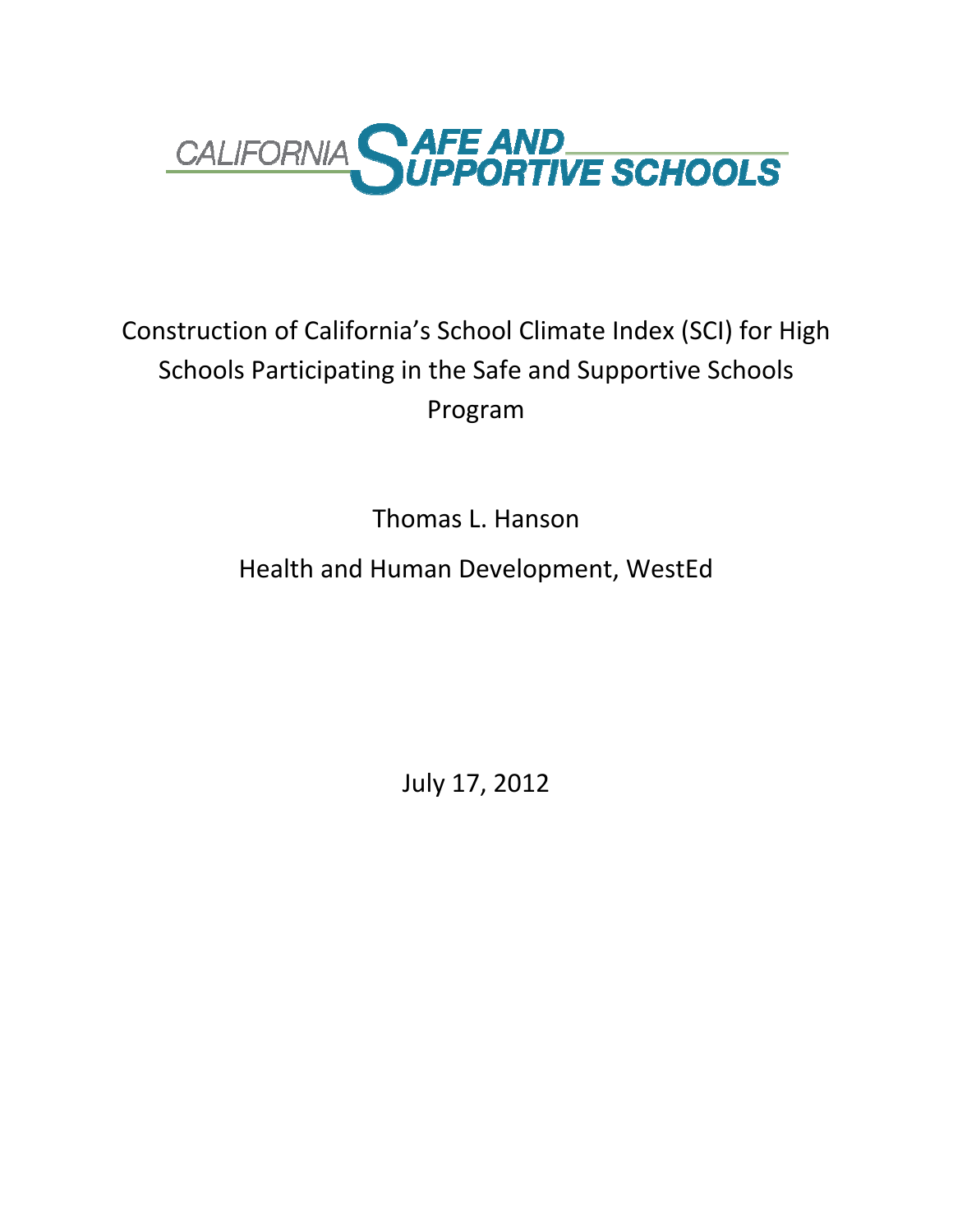## School Climate Index (SCI) at a glance

- Ranges from 100 to 500.
- Average SCI score was 300 in California in 2008/10.
- Higher SCI scores  $\longrightarrow$  more positive school climates.
- State percentile norms provided.
- State percentile norms for demographically similar schools provided.
- Identifies specific school climate areas needing the most improvement.
- Comprised of 3 domains and 8 subdomains
	- Supports and engagement
	- Low violence, victimization, and substance use at school
	- Low truancy incidents

## **What is the School Climate Index (SCI)?**

States that have been awarded Safe and Supportive Schools (S3) grants by the U.S. Department of Education are required to provide each participating school with a school safety score. California's school safety score is called the School Climate Index (SCI). The SCI was designed to facilitate school-toschool comparisons to identify schools most in need of programmatic interventions aimed at improving school climate. The SCI provides a state normed, school-level description of several factors that are known to influence learning success in schools. Scores on the SCI are based on **student California Healthy Kids Survey (CHKS) data** and **school‐level truancy incident data**. SCI scores can range from 100 to 500, with higher scores representing more positive school climates. During the 2008‐10 period, the average SCI score for all comprehensive high schools in California was 300.

The SCI is calculated by computing the weighted average of three domains: (1) *Supports and Engagement* (45%); (2) *Violence, Victimization, and Substance Use at School* (45%); and (3) *Truancy Incidents* (10%). The first two domains are measured based on a statistical model applied to CHKS items (see below). These two domains are themselves each measured by four subdomains, as listed below and as depicted in **Figure 1**.

- Supports and Engagement (45%)
	- o High expectations and caring relationships at school (6 items)
	- o Opportunities for meaningful participation at school (3 items)
	- o Perceived school safety (2 items)
	- o School connectedness (4 items)
- Low Violence, Victimization, and Substance Use at School (45%)
	- o Low physical violence perpetration on school property(7 items)
	- o Low physical and emotional violence victimization at school (6 items)
	- o Low harassment and bullying at school (5 items)
	- o Low substance use at school (4 items)
- Low Truancy (10%)
	- o Truancy incidents (1 indicator)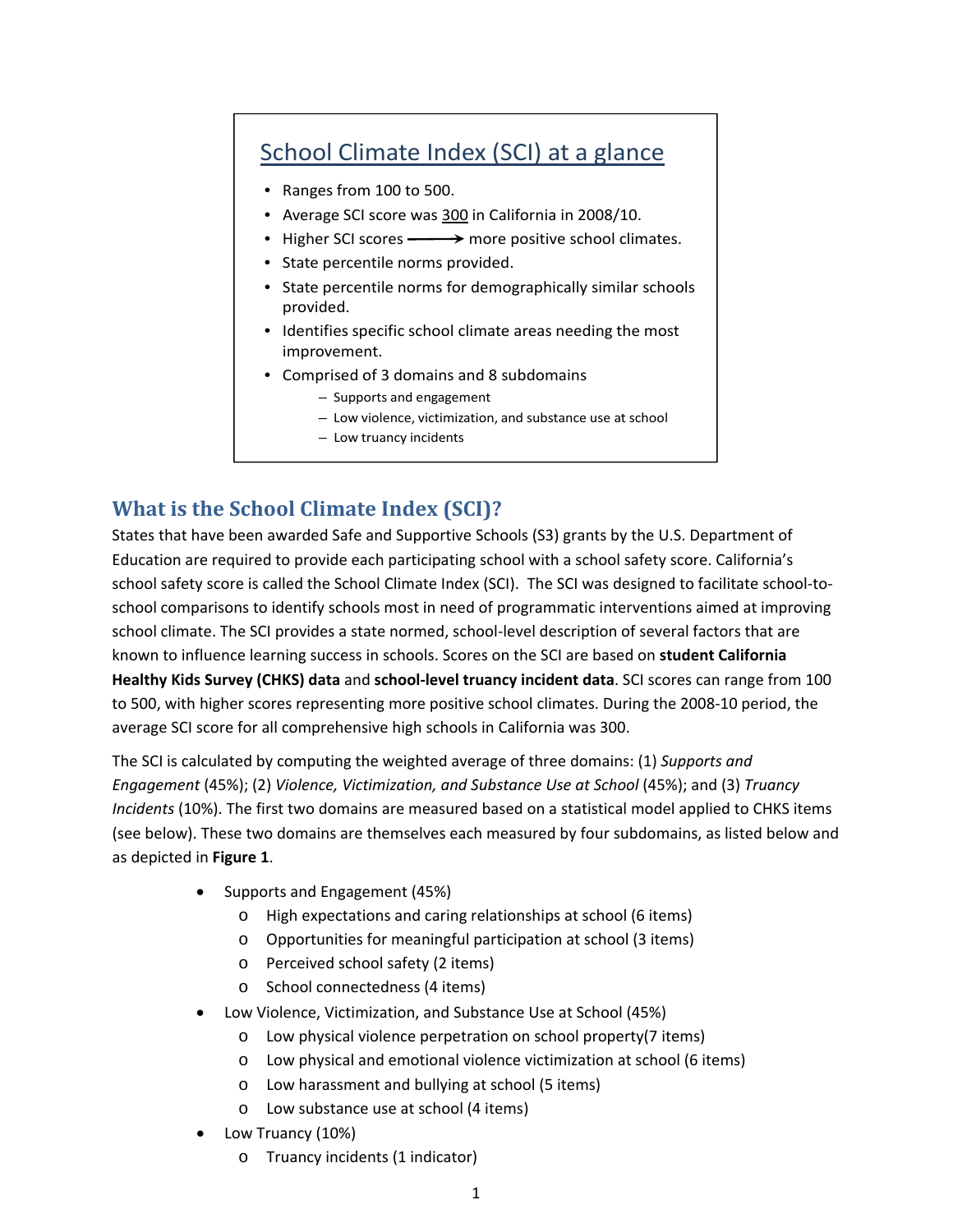**Figure 1. Components of California School Climate Index**

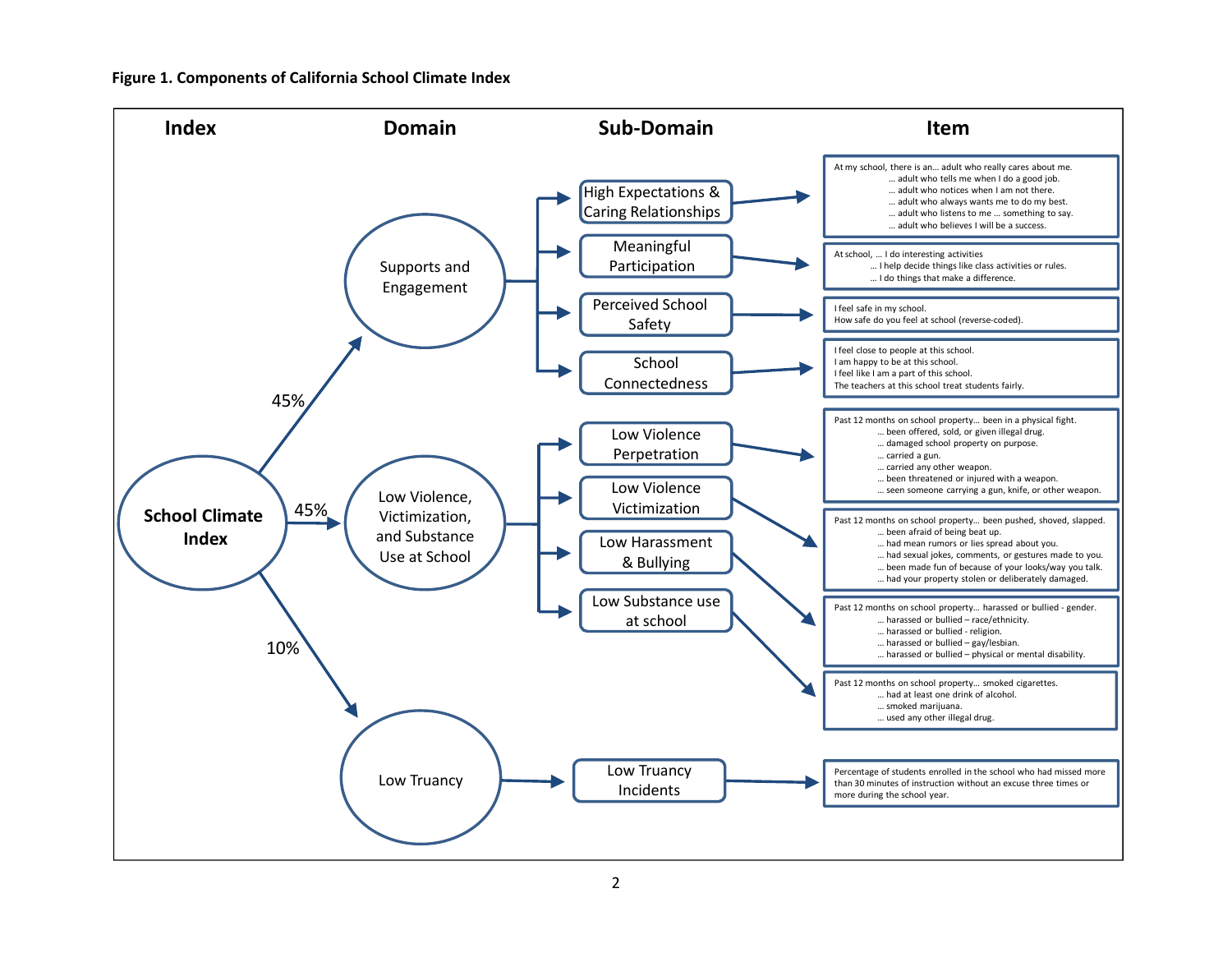## **What the SCI is not**

The SCI does not measure all aspects of school climate. It is based only on student survey data and truancy incidents. School climate is a global term representing the social and physical environment of the school – reflecting a school's culture; organizational structure; values; norms; and relationships between teachers, students, and other staff (Cohen 2006; Freiberg 1999). It includes such domains as teacher collegiality, teacher input into decision‐making, student and teacher commitment to achievement, administrative practices, and the quality of school facilities. Although the SCI assesses important aspects of the school environment that are known to influence learning success in schools, school climate encompasses much more than those areas assessed with the SCI.

## **How was the SCI Calculated?**

The SCI was developed by the California Department of Education's (CDE) Coordinated School Health and Safety Office in consultation with the statewide S3 Advisory Committee and the California S3 Technical Assistance and Evaluation Teams. Development of the SCI involved four inter‐related steps:

- 1. Selection of CHKS survey items and school-level incident data that measure school climate.
- 2. Estimation of a measurement model of the CHKS school climate items.
- 3. Calculation of school-level SCI scores for a norming sample of high schools.
- 4. Calculation of school-level SCI scores for all schools in S3 districts.

## **Selection of School Climate Indicators**

CDE and the California S3 Technical Assistance and Evaluation Teams, with input from the statewide S3 Advisory Committee, identified CHKS survey items and school‐level incident data that measure important aspects of the school environment that are aligned with the U.S. Department of Education's S3 School Climate Model (Jennings, 2010). The team decided to select items that capture aspects of the school environment that practitioners have some degree of control over, such as student substance use at school, violence on school property, or student perceptions of support provided by adults in the school. Measures of students' behavior outside of school were not included in the SCI.

The SCI development team considered several sources of school-level incident data to include in the index, including truancy and suspension/expulsion rates. Ultimately, only the school-level truancy rate—an indicator of student engagement—was included in the index. Suspension/expulsion rates were not included because they were considered to be a better indicator of school discipline policy than of student school‐ related behavior. California defines truancy as missing 30 minutes or more of instruction time without an excuse on three or more days during the school year. The school-level truancy rate is defined as the number of students who were truant (as defined above) divided by school enrollment.

## **Estimation of School Climate Measurement Model**

#### **Analytic Strategy**

A series of exploratory and confirmatory factor analysis models were estimated to ascertain the measurement structure of the selected CHKS school climate items. Exploratory factor analysis (EFA) models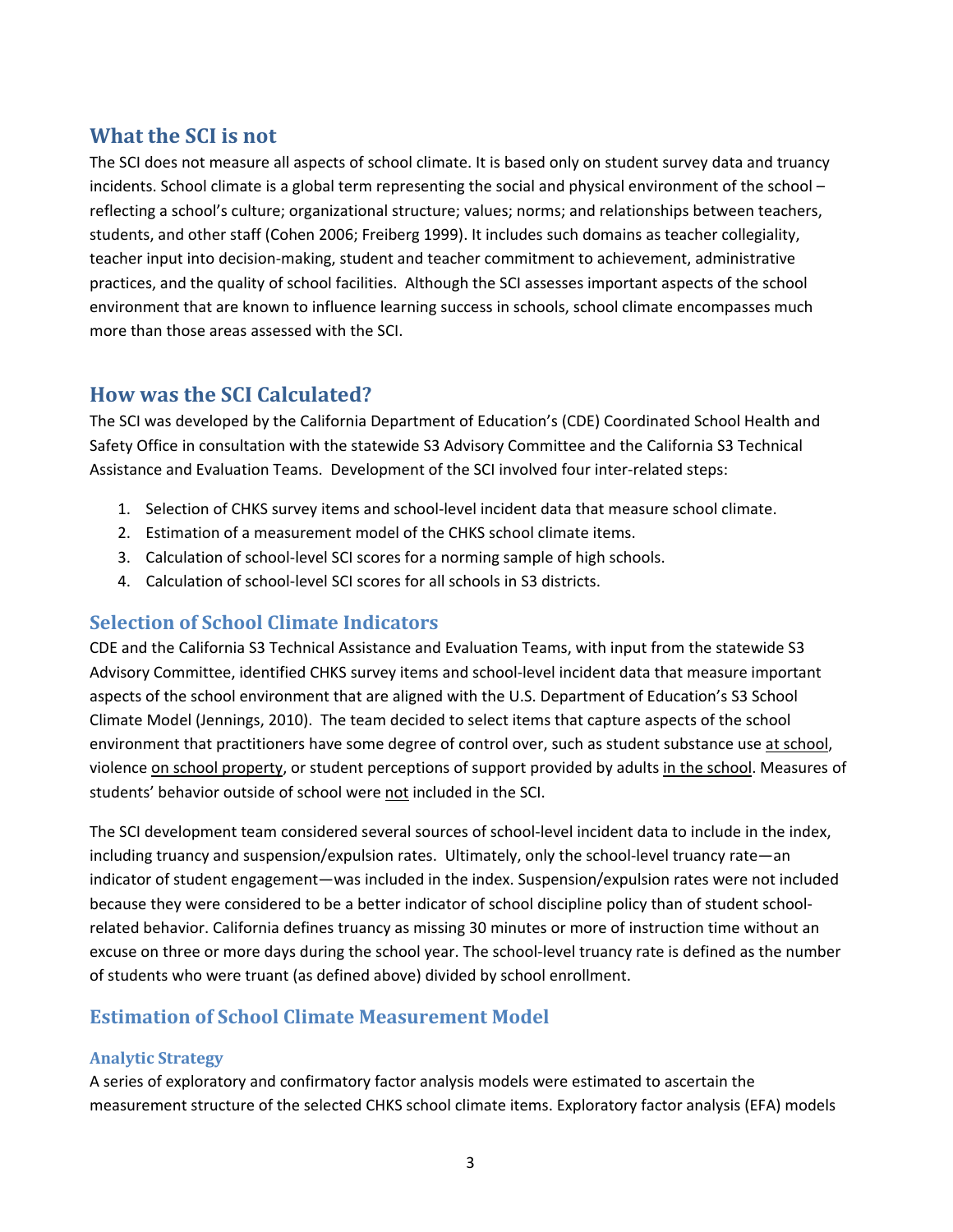were estimated to determine roughly the number of domains underlying the data and the measurement structure of the latent factors. A combination of criteria was used to determine the number of factors to retain in the EFAs, including fit indices, the number of eigenvalues greater than 1, conceptual clarity, and simplicity. Models with the smallest number of possible factors and models in which each item loaded on only one latent factor (no cross‐loadings) were favored over more complex models. The results of the exploratory factor analysis models were used as a starting point for a series of nested confirmatory factor analysis (CFA) models. Measures of model fit, correlations among the latent constructs (factors), and factor‐ loading patterns were used to make decisions about models. To derive estimates for the EFA and CFA models, Muthén and Muthén's (2010) *Mplus* statistical modeling program was used to obtain estimates. Because all of the items used to measure school climate were dichotomous or ordinal, Muthén's (1984) approach to factor analysis with these types of indicators was used. To account for differences across schools in gender- and grade-specific response rates and missing value patterns, the measurement model was reestimated after adding covariates for gender, school grade  $(11<sup>th</sup>$  vs. 9<sup>th</sup>), and a variable indicating the number of items with imputed values (see below).

#### **Norming Sample**

The analyses were based on pooled data from local school administration of the CHKS student instruments in comprehensive high schools in the 2008/09 or 2009/10 academic years – the most recent period in which data representative of the state are available. During this period, to be in compliance with Title IV of NCLB, the CDE required all schools and districts to administer the student surveys at least one time. High schools served by such districts were required to administer the student survey in grades 9 and 11. Prior to estimation of the measurement models, students who had missing values on 30 or more of 110 items on the CHKS core module were excluded from the analytic sample. For the remaining sample, items with missing values were imputed using a single instance of stochastic multivariate normal regression (Schafer, 1997). Schools with substantially different gender‐ and grade‐specific survey participation rates were also excluded from the sample. The final analytic sample included 768 high schools and 432,730 students. This sample is referred to as the **norming sample**.

#### **Measurement Model Results**

The results of the EFA and CFA analyses showed that the items analyzed represent eight distinct first-order sub‐domains of school climate: (1) high expectations and caring relationships, (2) opportunities for meaningful participation, (3) perceived school safety, (4) school connectedness, (5) physical violence perpetration, (6) physical/emotional violence victimization, (7) harassment and bullying, and (8) substance use at school (see **Figure 1** above). A second‐order CFA model was then estimated to ascertain whether higher-order factors could account for the eight first-order sub-domains. The results of these analyses indicated that that eight subdomains identified in the first-order CFA reflect two global domains: (1) supports and engagement and (2) violence, victimization, and substance use at school (**Figure 1**).

## **Calculation of SCI for Norming Sample**

#### **SCI**

Numeric values for the ten calculated domains (two global domains and eight sub‐domains) of school climate were obtained by estimating factor scores for all respondents in the norming sample. Factor scores are estimates of the relative standing of respondents on the ten underlying school climate factors. Factor scores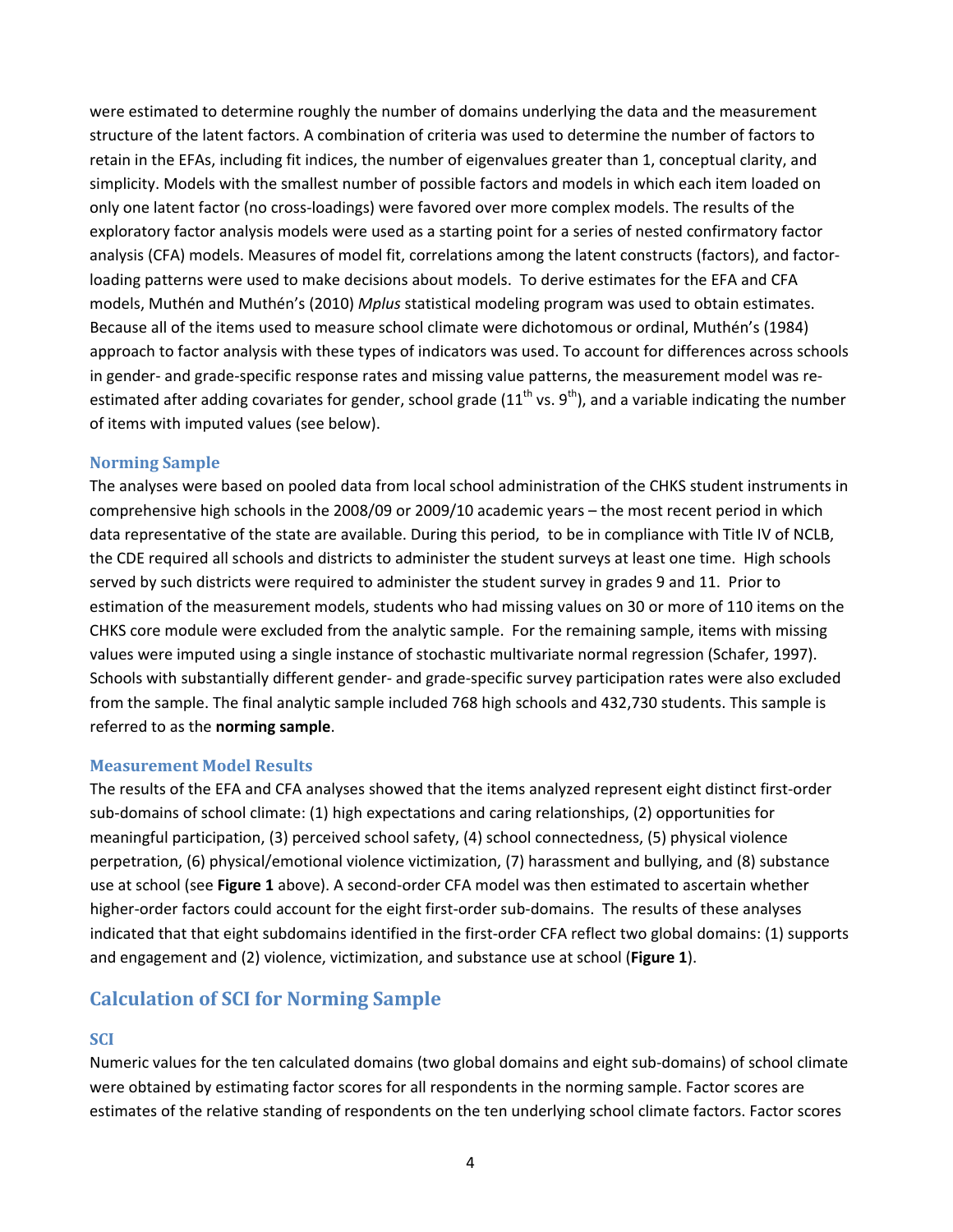were obtained with Mplus using an iterative Bayesian estimation procedure based on the estimated model and student responses. Averages of students' factor scores were then computed for each school. These school averages adjusted for school‐to‐school differences in the gender‐, grade‐, and missing value composition of each school. The school averages of the two global CHKS‐derived school climate measures and the truancy incidence rate were standardized to have a mean of 0 and a standard deviation of 1, and the weighted average of the three measures was calculated for each school, with weights of 0.45 for the two global CHKS‐derived measures and 0.10 for the truancy incidence rate. To compute the SCI, the resulting weighted average was then re‐standardized to have a mean of 300 and a standard deviation of 50.

#### **State Percentile and Similar Schools Percentile**

*State Percentiles* for the SCI, the 10 CHKS‐derived school climate measures, and the truancy incident rate were calculated based on the distribution of scores across all comprehensive high schools in the norming sample. The *State Percentile* tells what percentage of high schools had the same score as or a lower score than the applicable school. Percentiles range from 1 to 99. For example, a *State Percentile* of 25 means that 25 percent of high schools in the state had the same score as or a lower score than the score listed.

*Similar Schools Percentile Rankings* were also calculated to provide schools with school climate scores comparable to other schools serving students with similar demographic characteristics. Analogous to the methods used by CDE to calculate similar schools' ranks for Academic Performance Index (API) scores, a comparison group of schools for each school was defined based on the *School Characteristics Index*. The *School Characteristic Index* is a composite measure constructed by the CDE that identifies schools that are similar with regards to socio‐demographic characteristics (California Department of Education, 2000). The index is based on school racial/ethnic composition, the percent of English language learners, student mobility, parental education, free/reduced‐price lunch eligibility, average class size, the percent of credentialed teachers, and other factors. Each of the items used in the index is weighted by its relationship to academic performance. Schools with higher scores have more characteristics that are associated with higher school performance.

For each school in the norming sample, a comparison group of 100 schools was formed by taking the 50 schools ranked sequentially below and the 50 schools ranked sequentially above the *School Characteristics Index* of that of the applicable school. When a school's *School Characteristics Index* was within the bottom 50 schools of the norming sample distribution, that school's comparison group was formed by taking all the schools (if applicable) with lower ranks and the 50 schools ranked sequentially above the school. For example, the comparison group for the school with the lowest *School Characteristics Index* value in the state is comprised of the 50 schools with ranks of 2 through 51. The comparison group for the school with the  $26<sup>th</sup>$ lowest *School Characteristics Index* value is comprised of the 25 schools with lower values and the 50 schools with higher values. In such a situation, the observed rank was converted to a percentile rank, ranging from 1 to 99, even though the comparison group of schools in the bottom 50 schools of the norming population is comprised of fewer than 100 schools. An analogous procedure was used to identify a comparison group for schools with *School Characteristics Index* values within the top 50 schools of the norming sample distribution.

## **Calculation of SCI For schools in S3 Districts – 2011 and Beyond**

Calculation of SCIs for schools in S3 districts in 2011 and later years used similar procedures as that described for the norming sample. The parameters of the 2008‐10 norming sample measurement model were used to